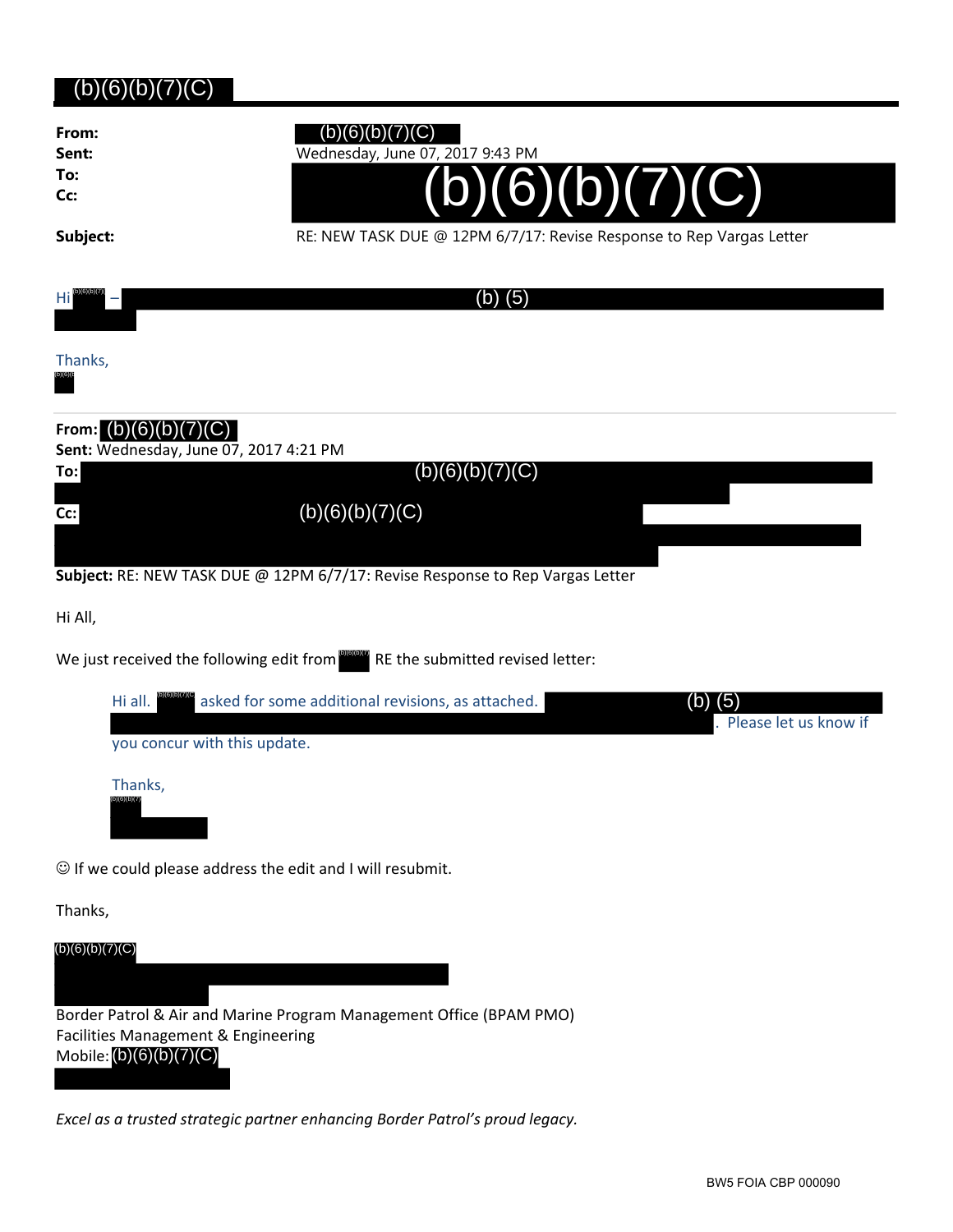# **From:** (b)(6)(b)(7)(C) **Sent:** Wednesday, June 07, 2017 1:18 PM **To: Cc: Subject:** RE: NEW TASK DUE @ 12PM 6/7/17: Revise Response to Rep Vargas Letter I think it can move forward with **Books** comments. **From:** (b)(6)(b)(7)(C) **Sent:** Wednesday, June 07, 2017 12:51 PM **To: Cc: Subject:** RE: NEW TASK DUE @ 12PM 6/7/17: Revise Response to Rep Vargas Letter Yes, good by me. I think <sup>b)(6)(6)(7)(C)</sup> had some edits as well **From:** (b)(6)(b)(7)(C) **Sent:** Wednesday, June 7, 2017 9:45 AM **To: Cc: Subject:** RE: NEW TASK DUE @ 12PM 6/7/17: Revise Response to Rep Vargas Letter Thank you  $^{(b)(6)(b)(7)(C)}$  – if you are good with this, we can move it back out. Director, Business Operations Division Border Patrol & Air and Marine Program Management Office Facilities Management and Engineering Office of Facilities and Asset Management Mobile: (b)(6)(b)(7)(C) **From:** (b)(6)(b)(7)(C) **Sent:** Wednesday, June 07, 2017 12:30 PM **To: Cc:** >  $(b)(6)(b)(7)(C)$ (b)(6)(b)(7)(C) (b)(6)(b)(7)(C)  $(b)(6)(b)(7)(C)$ (b)(6)(b)(7)(C)  $(b)(6)(b)(7)(C)$  $(b)(6)(b)(7)(C)$  $(b)(6)(b)(7)(C)$  $(b)(6)(b)(7)(C)$ (b)(6)(b)(7)(C)

**Subject:** RE: NEW TASK DUE @ 12PM 6/7/17: Revise Response to Rep Vargas Letter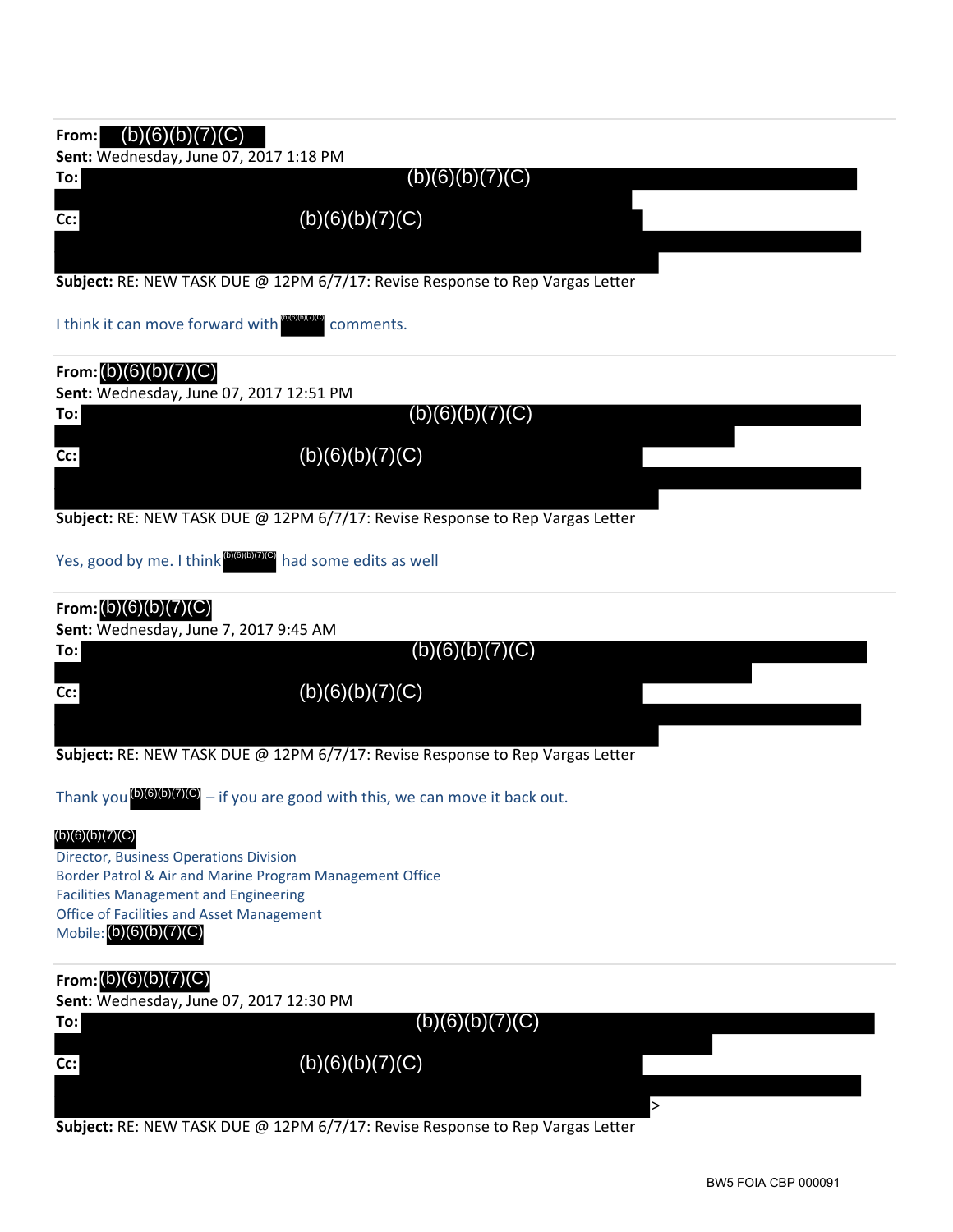#### Hi all,

My edits addressing the comments are attached. I think the other edits that were provided are fine to accept. Thanks.



### $(b)(6)(b)(7)(C)$

Environmental Protection Specialist Real Estate, Environmental, and Leasing Division Border Patrol and Air and Marine Program Management Office U.S. Customs and Border Protection Office: (b)(6)(b)(7)(C) Mobile

 $(b)(6)(b)(7)(C)$ 

## **From:** (b)(6)(b)(7)(C)

#### **Sent:** Wednesday, June 07, 2017 7:15 AM

| To:    | (b)(6)(b)(7)(C) |  |
|--------|-----------------|--|
| $Cc$ : | (b)(6)(b)(7)(C) |  |
|        |                 |  |

#### **Subject:** NEW TASK DUE @ 12PM 6/7/17: Revise Response to Rep Vargas Letter

Hi All,

I have attached the feedback we received from OCA RE BPAM's response to Rep Vargas regarding our environmental compliance efforts for wall prototype construction. I have forwarded the previous email chain RE this tasker below for everyone's awareness. Please see below and attached.

This is a short turnaround task, OFAM is requesting we provide a reconciled **response by 12 PM TODAY 6/7/17.**

Tasker Title: CBP Tracking 2.0 assignment - Folder (b) (7)(E)

Let me know if you have any questions!

Thanks,

 $(b)(6)(b)(7)(C)$ 

Border Patrol & Air and Marine Program Management Office (BPAM PMO) Facilities Management & Engineering Mobile: (b)(6)(b)(7)(C) Title: CBP Tracking 2.0 assignment - Folder<br>
know if you have any questions!<br>
,<br>
,<br>
7)(0)<br>
Patrol & Air and Marine Program Management Office (BF<br>
s Management & Engineering<br>
(b)(6)(b)(7)(C)<br>
S a trusted strategic partner e

*Excel as a trusted strategic partner enhancing Border Patrol's proud legacy.*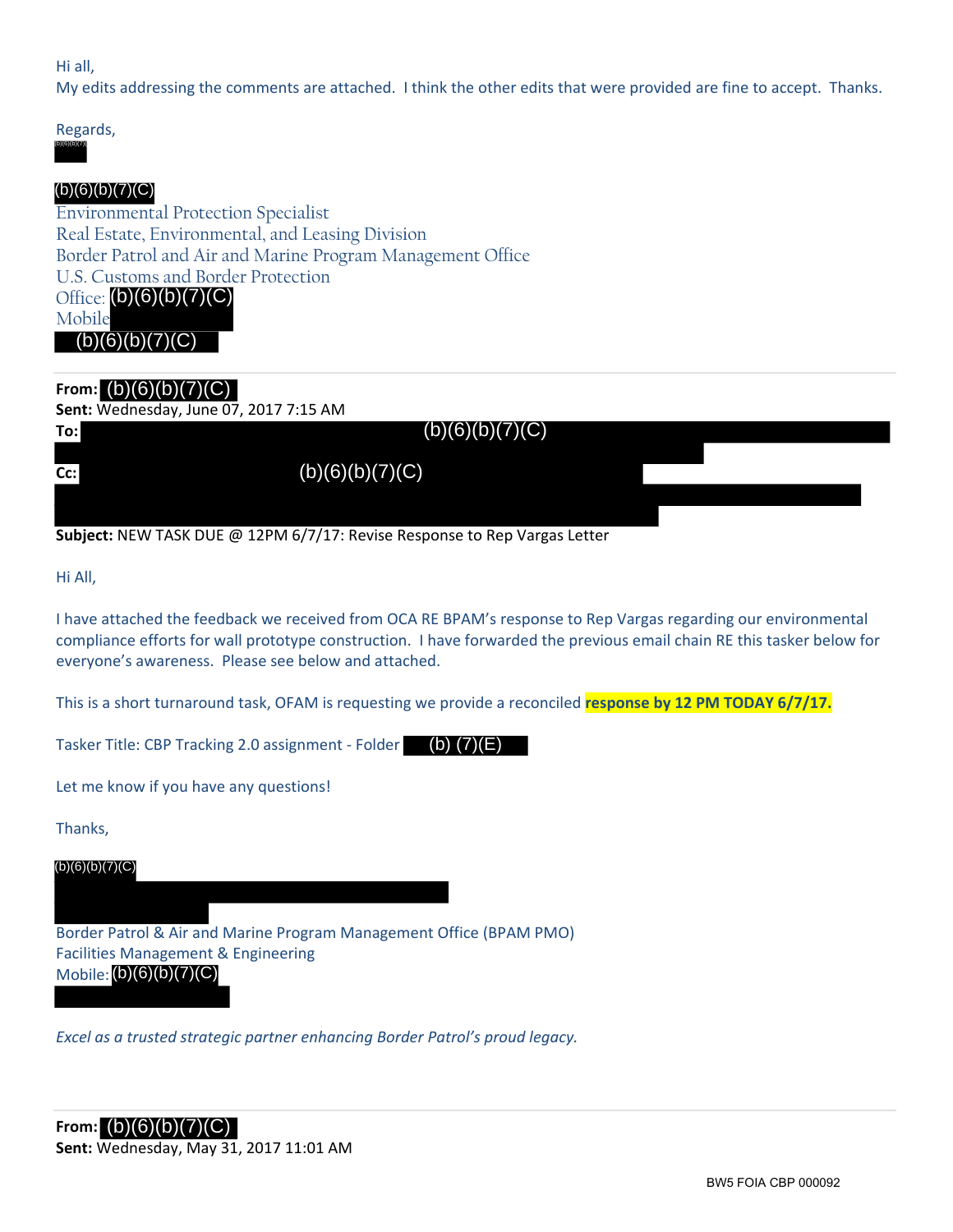**To: Cc:**



**Subject:** RE: CBP Tracking 2.0 assignment ‐ Folder

No Problem, thank you! Submitting now  $\odot$ 

(b)(6)(b)(7)(C)

Border Patrol & Air and Marine Program Management Office (BPAM PMO) Facilities Management & Engineering Mobile: (b)(6)(b)(7)(C)  $(b)(6)(b)(7)(C)$ 

*Excel as a trusted strategic partner enhancing Border Patrol's proud legacy.*



(b) (7)(E) **Subject:** RE: CBP Tracking 2.0 assignment ‐ Folder

 $\mathsf{Hi}^{(6)(6)}$  ,

**Cc:**

It seems both the attachments for submission yesterday were just the memos, not the memo and response letter. If you could please send me the response letter whenever you have a minute so I can get it submitted!

Thanks  $\odot$ 

(b)(6)(b)(7)(

**From:** (b)(6)(b)(7)(C)

**Sent:** Tuesday, May 30, 2017 4:52 PM

**To:**

 $(b)(6)(b)(7)(C)$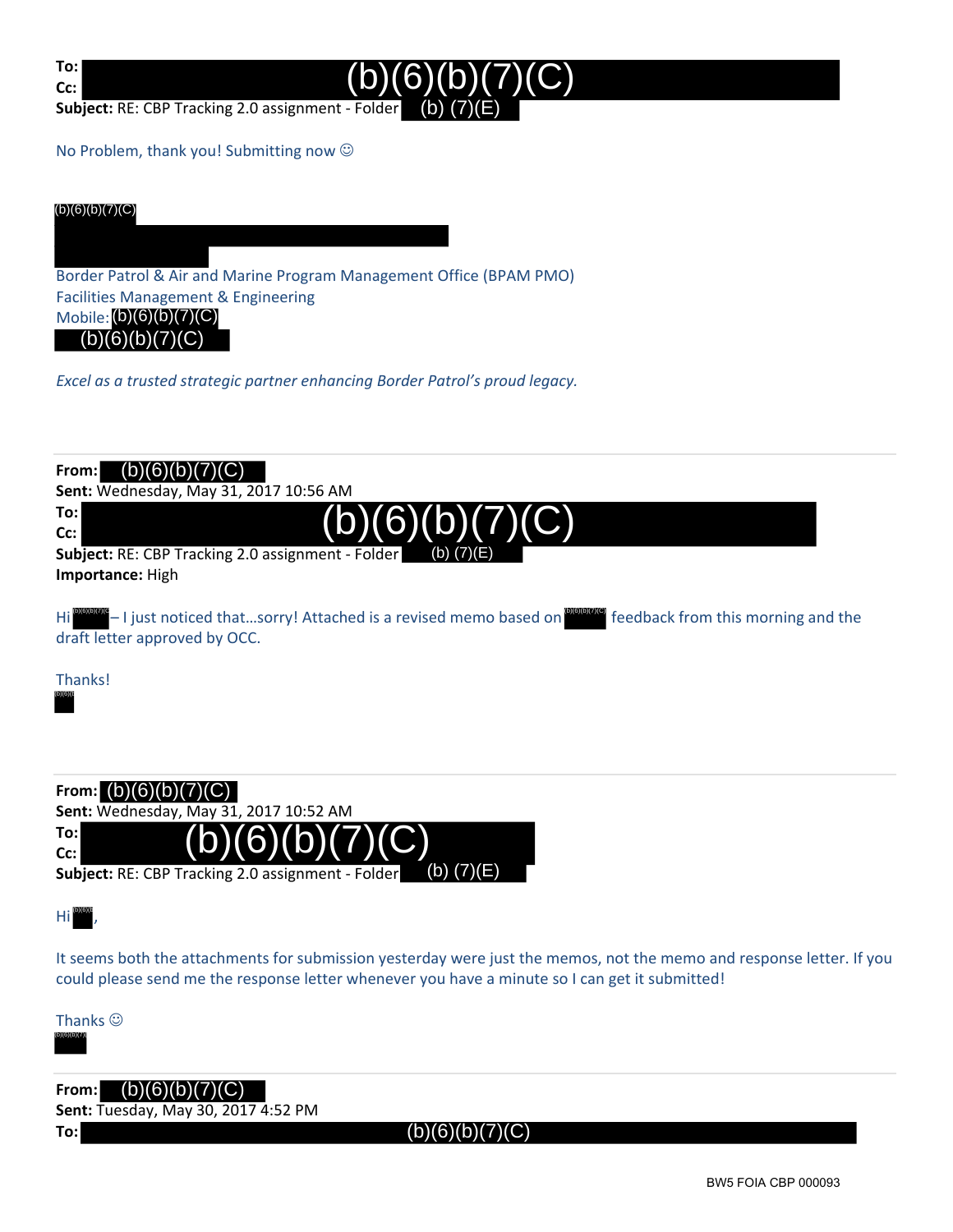| $Cc$ :              | (b)(6)(b)(7)(C)<br>(b)(6)(b)(7)(C)                                                        |  |
|---------------------|-------------------------------------------------------------------------------------------|--|
|                     | (b) $(7)(E)$<br>Subject: RE: CBP Tracking 2.0 assignment - Folder                         |  |
|                     | $Hi$ <b>Nightships</b> – Please find the draft response and memo attached for submission. |  |
| Thanks,<br>(b)(6)(b |                                                                                           |  |

| (b) (5)                                                                                      | I added my edit to <b>DIGITATE</b> in the attached. I recommend<br>Thanks.                                                                                   | $(b)$ (5) |
|----------------------------------------------------------------------------------------------|--------------------------------------------------------------------------------------------------------------------------------------------------------------|-----------|
| $Hi^{(b)(6)(b)(7)(C)}$                                                                       | (b) $(7)(E)$<br>Subject: RE: CBP Tracking 2.0 assignment - Folder                                                                                            |           |
|                                                                                              | (b)(6)(b)(7)(C)                                                                                                                                              |           |
| Cc:                                                                                          |                                                                                                                                                              |           |
| From: (b)(6)(b)(7)(C)<br>Sent: Tuesday, May 30, 2017 12:48 PM<br>To:                         | (b)(6)(b)(7)(C)                                                                                                                                              |           |
|                                                                                              | Excel as a trusted strategic partner enhancing Border Patrol's proud legacy.                                                                                 |           |
| <b>Facilities Management &amp; Engineering</b><br>Mobile: (b)(6)(b)(7)(C)<br>(b)(6)(b)(7)(C) | Border Patrol & Air and Marine Program Management Office (BPAM PMO)                                                                                          |           |
| (b)(6)(b)(7)(C)                                                                              |                                                                                                                                                              |           |
| Thanks,                                                                                      |                                                                                                                                                              |           |
|                                                                                              | Do we have an ETA on this task? Let me know!                                                                                                                 |           |
| Hi All,                                                                                      |                                                                                                                                                              |           |
|                                                                                              |                                                                                                                                                              |           |
|                                                                                              | (b) $(7)(E)$<br>Subject: RE: CBP Tracking 2.0 assignment - Folder                                                                                            |           |
| cc:                                                                                          | (b)(6)(b)(7)(C)                                                                                                                                              | $\geq$    |
| From: $(b)(6)(b)(7)(C)$<br>Sent: Tuesday, May 30, 2017 3:36 PM<br>To:                        | (b)(6)(b)(7)(C)                                                                                                                                              |           |
| Thanks,                                                                                      |                                                                                                                                                              |           |
|                                                                                              |                                                                                                                                                              |           |
|                                                                                              | (b) $(7)(E)$<br>Subject: RE: CBP Tracking 2.0 assignment - Folder<br>Hi <sup>proper</sup> – Please find the draft response and memo attached for submission. |           |
|                                                                                              |                                                                                                                                                              |           |

| From: $(b)(6)(b)(7)(C)$<br>Sent: Tuesday, May 30, 2017 12:48 PM |                 |         |  |
|-----------------------------------------------------------------|-----------------|---------|--|
| To:                                                             | (b)(6)(b)(7)(C) |         |  |
|                                                                 |                 |         |  |
| $Cc$ :                                                          | (b)(6)(b)(7)(C) |         |  |
|                                                                 |                 |         |  |
| Subject: RE: CBP Tracking 2.0 assignment - Folder               | (b) $(7)(E)$    |         |  |
| $Hi^{(b)(6)(b)(7)(C)}$                                          |                 |         |  |
| I added my edit to <b>proteion</b> in the attached. I recommend |                 | (b) (5) |  |
| $(b)$ (5)<br>Thanks.                                            |                 |         |  |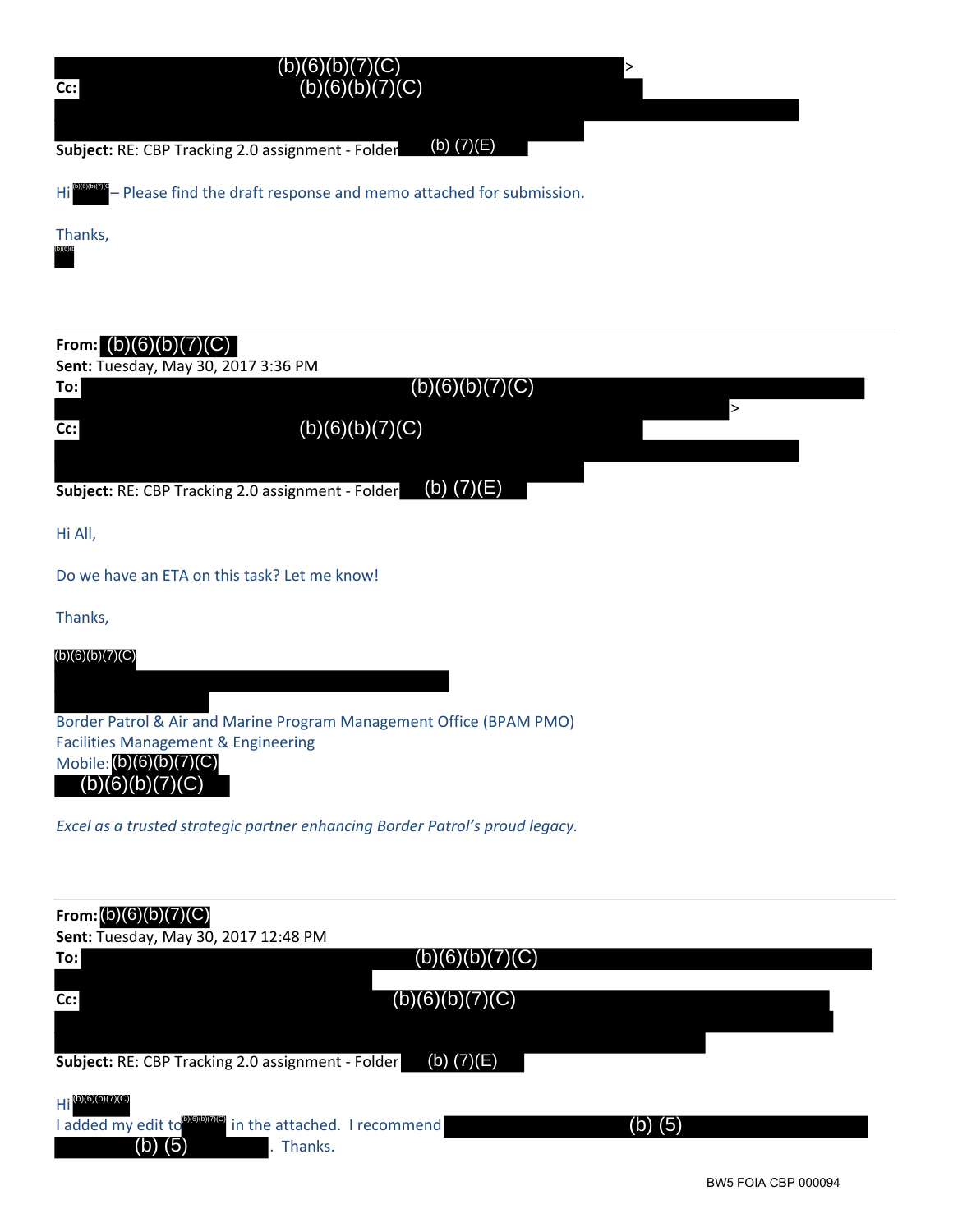(b)(6)(b)(7)(

| From: $(b)(6)(b)(7)(C)$                                                                                                                                     |
|-------------------------------------------------------------------------------------------------------------------------------------------------------------|
| Sent: Tuesday, May 30, 2017 9:05 AM<br>(b)(6)(b)(7)(C)<br>To:                                                                                               |
| (b)(6)(b)(7)(C)<br>Cc:                                                                                                                                      |
|                                                                                                                                                             |
| (b) $(7)(E)$<br>Subject: RE: CBP Tracking 2.0 assignment - Folder                                                                                           |
| $Hi^{(b)(b)(b)(b)(c)(c)} - My$ edits are attached. Do you know if<br>(b)(6)(b)(c)<br>have also received this? Should I send it to<br>them?                  |
| (b)(6)(b)(7)(C)<br>From:<br>Sent: Tuesday, May 30, 2017 8:35 AM                                                                                             |
| (b)(6)(b)(7)(C)<br>To:                                                                                                                                      |
| $\geq$<br>(b)(6)(b)(7)(C)<br>Cc:                                                                                                                            |
| $\mathbf{L}$<br>(b) $(7)(E)$<br>Subject: FW: CBP Tracking 2.0 assignment - Folder<br>Importance: High                                                       |
| (b)(6)(b)(7)(                                                                                                                                               |
| Please find a response to the attached letter from Rep Vargas regarding our environmental compliance efforts for wall<br>prototype construction.<br>(b) (5) |
| Please let me know if you have any feedback or changes. Our response is due by 2pm EST today.                                                               |
| Thanks,                                                                                                                                                     |
| From: (b)(6)(b)(7)(C)<br>Sent: Friday, May 26, 2017 9:57 AM                                                                                                 |
| (b)(6)(b)(7)(C)<br>To:                                                                                                                                      |
| >                                                                                                                                                           |
| (b)(6)(b)(7)(C)<br>Cc:<br>Subject: FW: CBP Tracking 2.0 assignment - Folder                                                                                 |
| Hi FME/BPAM. Please see the attached for your response by 2:00 on Tuesday, May 30. Apologies for the short turn-<br>around!                                 |
| Thank you,<br>(b)(6)(b)(7)(C)                                                                                                                               |

Thank you,<br>(b) $(6)(b)(7)(C)$